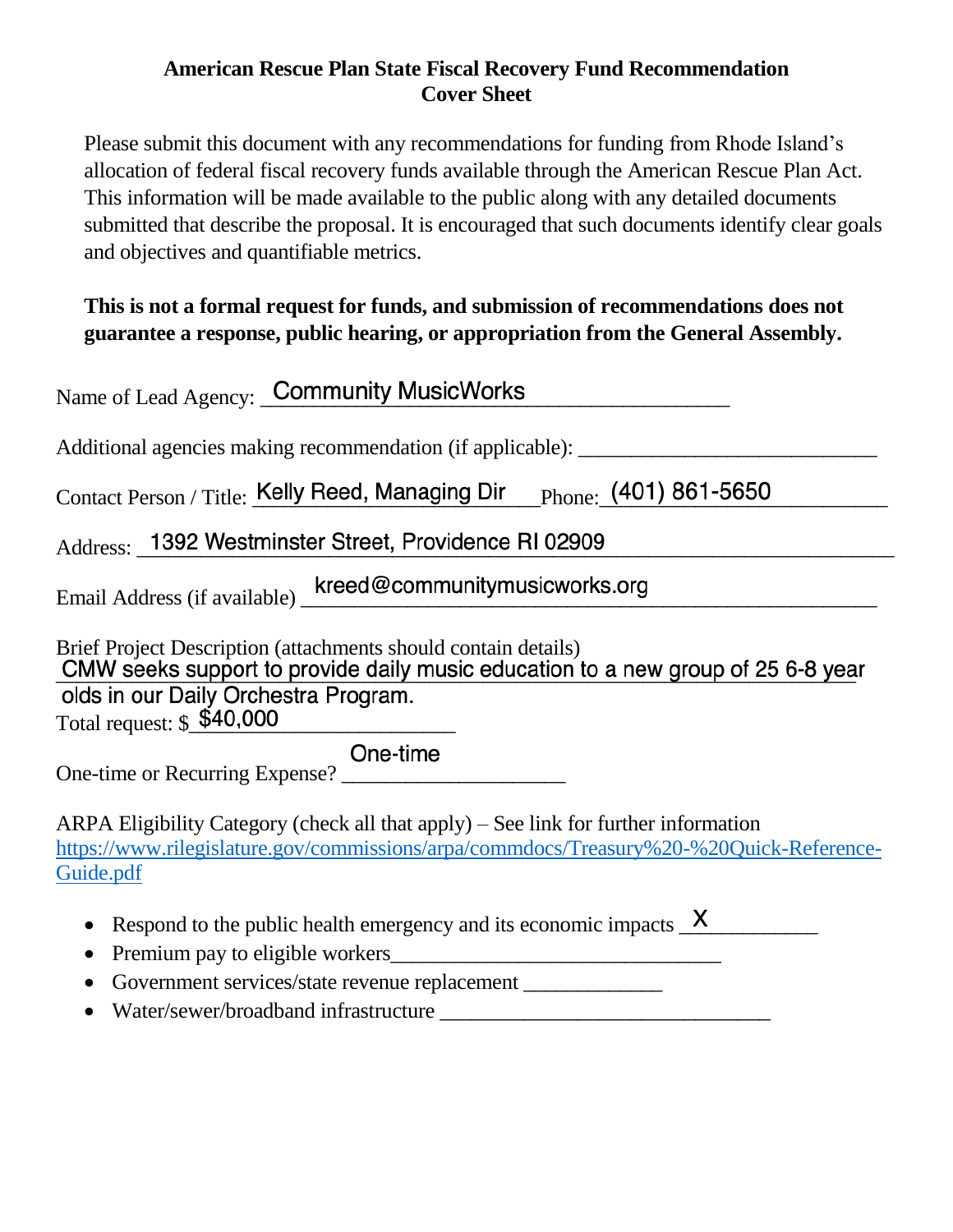## **Community MusicWorks Recommendation to the American Rescue Plan State Fiscal Recovery Fund**



#### **Introduction**

Community MusicWorks seeks \$40,000 in support to launch the third of three student cohorts in our Daily Orchestra Program. This intensive, daily chamber music instruction program will serve 65 predominantly Black and Latinx students from Community MusicWorks' target neighborhoods, which have been subject to the long-term impacts of systemic racism. With the requested support, we will launch a new Lower Elementary cohort in September 2022, adding a new full-time resident musician/teaching artist to instruct 25 new beginning string musicians aged 6-8. This third cohort will complete the program's cycle, offering a series of three sequential groups through which students can progress: Lower Elementary, Upper Elementary, and Youth Alliance for pre-teen and teen students.

#### **About Community MusicWorks**

Founded in 1997, the mission of Community MusicWorks (CMW) is to create a cohesive urban community through music education and performance that transforms the lives of children, families, and musicians. Our model is centered around the teaching, mentoring, programs, and performance activities of CMW's Resident Musicians.

CMW's programs include a free, robust youth music education program, through which 125-150 students engage in 110-220 hours of activity per year, including



*Daily Orchestra Program students at a January 2020 Performance Party*

lessons and coaching, daily orchestra, workshops, students, concerts and community dinners that involve parents, families, and the wider community. Additionally, CMW presents over 30 professional performances annually, which feature CMW resident musicians, alongside students and visiting artists. CMW also offers short- and longterm training programs for emerging professional musicians from across the country.

CMW serves students in seven profoundly under-resourced and underserved South Side/West End neighborhoods, defined geographically. As a result of institutionalized racism, these neighborhoods struggle with complex challenges: poverty, limited educational opportunities (the Providence School District has a 66% graduation rate, and the most recent neighborhood-based survey in 2002 documented West End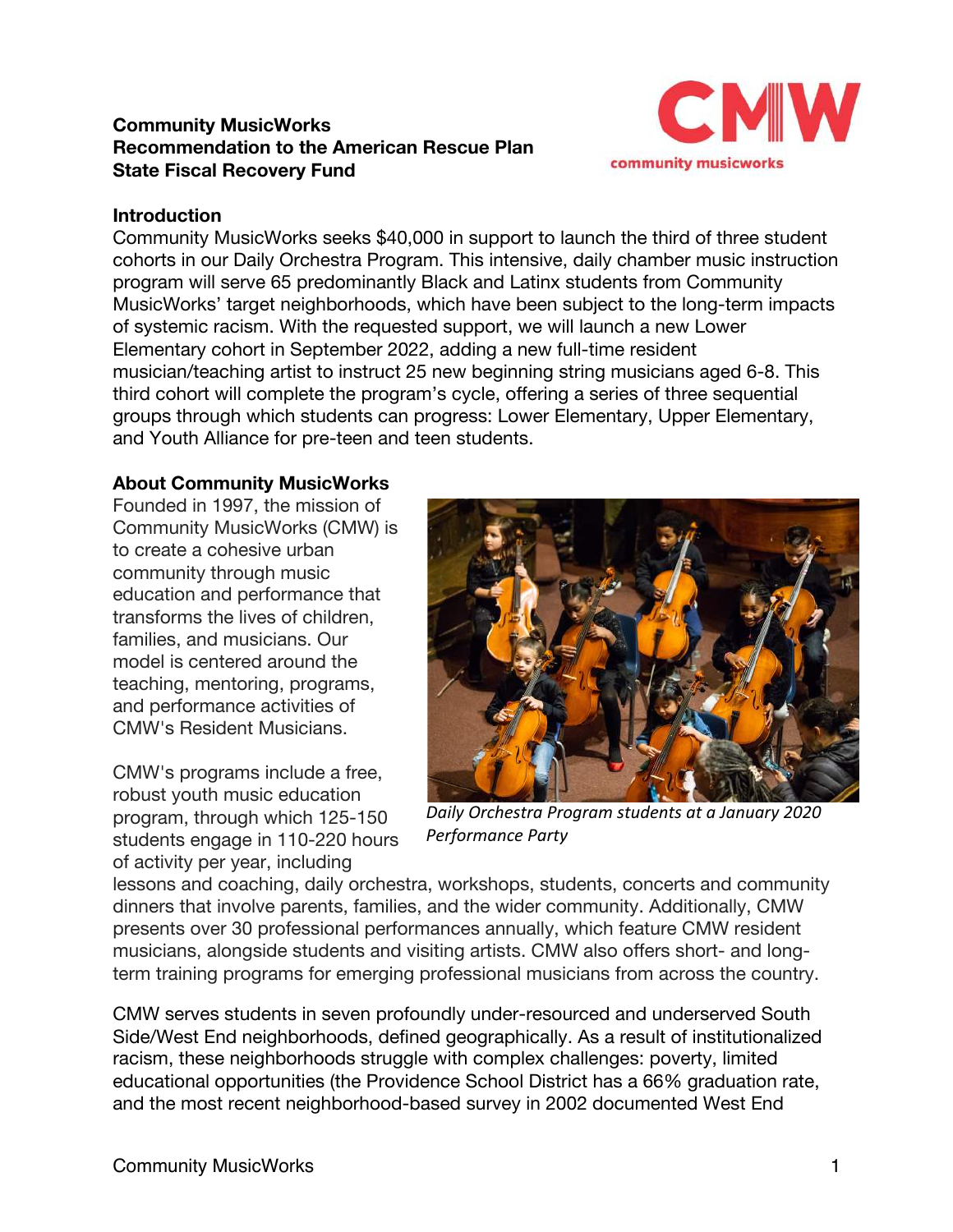graduation rates at 45%); low educational attainment (30-50% of adults have not completed high school); unemployment (pockets above 40%); disinvestment; and high rates of foreclosure (www.policymap.com). Based on a FY21 survey, our students are 70% Black and Latinx, 20% White, 7% Asian, and 4% multiracial. 64% qualify for free or reduced-price lunch. COVID-19 and its amplification of existing inequity has presented additional barriers for our students, who have experienced pandemic-related economic and health challenges. CMW has proven the effectiveness of our hybrid model of music, public service, and education in creating opportunities for diverse young people from historically marginalized communities.

Accomplishments include:

● Participation: CMW has enrolled hundreds of students, with a retention rate of over 80%. The average student participates for 4.5 years, some as long as 12 years.

● Outcomes: All CMW graduates complete high school, and over 95% go to college, in a community with high-school graduation rates of 45%.

● Alumni: Alumni are pursuing college, and many who study and work in Providence have returned to CMW as teachers, mentors, administrative staff and board members, including our Board's current vice-president.

• National Recognition: CMW was awarded the Lewis Prize for Music's inaugural Accelerator Award in 2020; and received the prestigious National Arts and Humanities Youth Program in 2010, awarded by First Lady Michelle Obama. CMW's founder, Sebastian Ruth, received a MacArthur Foundation "Genius" Fellowship.

## **COVID Impact and Recovery**

The COVID pandemic and the introduction of remote learning required us to completely restructure our education program to operate virtually. This was, as it was for everyone, an enormous challenge, and we and our students struggled to stay



*Daily Orchestra Program students perform in the student-designed "Animal Songs" online concert, April 2021*

connected, while missing the immediate connection of in-person lessons and classes, as well as the all-important ability to play together in ensembles. COVID has been a period of tremendous stress for families and children and has compounded all preexisting challenges. Job losses and financial hardships have added to the stress of isolation and remote schooling for students and have further pressured families. As we shift out of the acute phase of the pandemic, we have offered a

combination of remote and in-person instruction to follow public health guidelines and address families' risk tolerance. This has included the rebuilding of programs that were curtailed due to COVID, especially the Daily Orchestra Program. At the beginning of COVID, we graduated our upper elementary cohort of the Daily Orchestra Program,